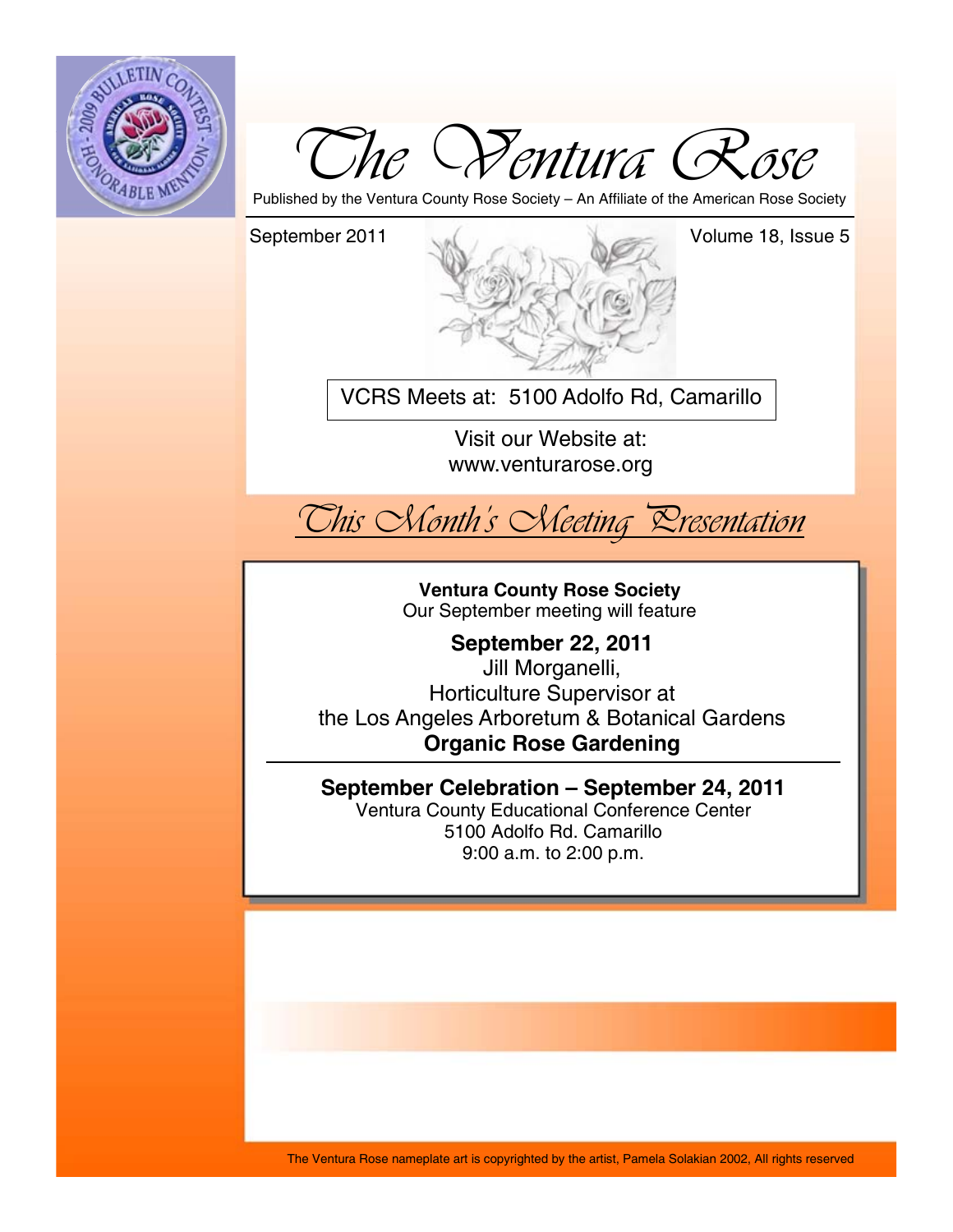

Volume 18, Issue 5 Ventura County Rose Society www.venturarose.org

## *Board Members*

**President:**

Jim Delahanty jjjzdelahanty@earthlink.net 818.458.1510 (texts only)

|                                                     | <b>Vice-President:</b>                                                         |                                                         | <b>Secretary:</b><br><b>Treasurer:</b>             |                                |
|-----------------------------------------------------|--------------------------------------------------------------------------------|---------------------------------------------------------|----------------------------------------------------|--------------------------------|
|                                                     | Jane Delahanty<br>jzdelahanty@sbcglobal.net<br>818.789.4821                    | Roz Thebaud<br>THEBSK82IT@aol.com<br>805.520.1377       | Earl Holst<br>ebholst@adelphia.net<br>818.889.5873 |                                |
|                                                     |                                                                                | <b>Members at Large:</b>                                |                                                    |                                |
| Dr. Ken Kerr<br>$JMB$ lazon@aol.com<br>805.484.4140 | Dawn-Marie Johnson<br>$dawn\text{-}marie03@$<br>dslextreme.com<br>805.523.9003 | Janet Sklar<br>janetsklar@sbcglobal.net<br>818.993.6622 | Nell August<br>anaug@verizon.net                   | Kathy Ayers<br>khayers@aol.com |

## *Committee Chairs*

|                                                                       | <b>Newsletter Production: Roses in Review Chair:</b>                                                                 | <b>Newsletter Publisher:</b>                                                   | <b>Webmistress:</b>                                                  | <b>Publicity Chair:</b>                                                   |
|-----------------------------------------------------------------------|----------------------------------------------------------------------------------------------------------------------|--------------------------------------------------------------------------------|----------------------------------------------------------------------|---------------------------------------------------------------------------|
| Paddy Ruzella<br>paddy@cipcug.org<br>805.648.7450                     | Earl Holst<br>ebholst@adelphia.net<br>818.889.5873                                                                   | <b>Patrick Delahanty</b>                                                       | Penni Tyler<br>atj.dals@verizon.net                                  | Janet Sklar<br>janetsklar@sbcglobal.net<br>818.993.6622                   |
| <b>Raffle Chair:</b>                                                  | <b>Stagecoach Inn</b><br><b>Rose Garden:</b>                                                                         | Librarian:                                                                     | <b>Little Rose Shows:</b>                                            | <b>Consulting</b><br><b>Rosarians Chair:</b>                              |
| Cindy Mastro<br>cindyzroses@msn.com<br>805-484-0068<br>Jane Delahanty | Kathy Ayers<br>Khayers@aol.com<br><b>Sue Rosecrans</b><br>Rosecranss@verizon.net                                     | <b>Nell August</b><br>anaug@verizon.net                                        | Sue Diller<br>805.648.7322<br><b>Bud Jones</b><br>Budjones96@aol.com | Dawn-Marie Johnson<br>dawn-marie $03@$<br>dslextreme.com<br>805.523.9003  |
| <b>Hospitality:</b>                                                   | <b>Audit Chair:</b>                                                                                                  | <b>Membership Chair,</b><br><b>District &amp; National:</b>                    | <b>Membership Chair,</b><br>Local:                                   | <b>Online Information</b><br><b>Chair:</b>                                |
| Paddy Ruzella<br>paddy@cipcug.org<br>805.648.7450                     | <b>Bud Jones</b><br>budjones96@aol.com                                                                               | Janet Sklar<br>janetsklar@sbcglobal.net<br>818.993.6622                        | <b>Connie Estes</b><br>ladyrose4385@yahoo.com<br>805.525.3834        | Jim Delahanty<br>jjjzdelahanty@earthlink.net<br>818.458.1510 (texts only) |
|                                                                       | Program<br><b>Chairs:</b>                                                                                            | <b>Garden Tour Chairs:</b>                                                     | <b>Sunshine Chair:</b>                                               | <b>Newsletter Editor:</b>                                                 |
| Brenda Freeman<br>brendafreeman@<br>mac.com                           | Roz Thebaud<br>Janet Sklar<br>THEBSK82IT@<br>janetsklar@<br>sbcglobal.net<br>aol.com<br>818.993.6622<br>805.520.1377 | Elda Bielanski<br>elda@lavidaloca.us<br>Karen Fitzpatrick<br>Fitzlines@aol.com | <b>Nell August</b><br>anaug@verizon.net                              | Jim Delahanty<br>jjjzdelahanty@earthlink.net<br>818.458.1510 (texts only) |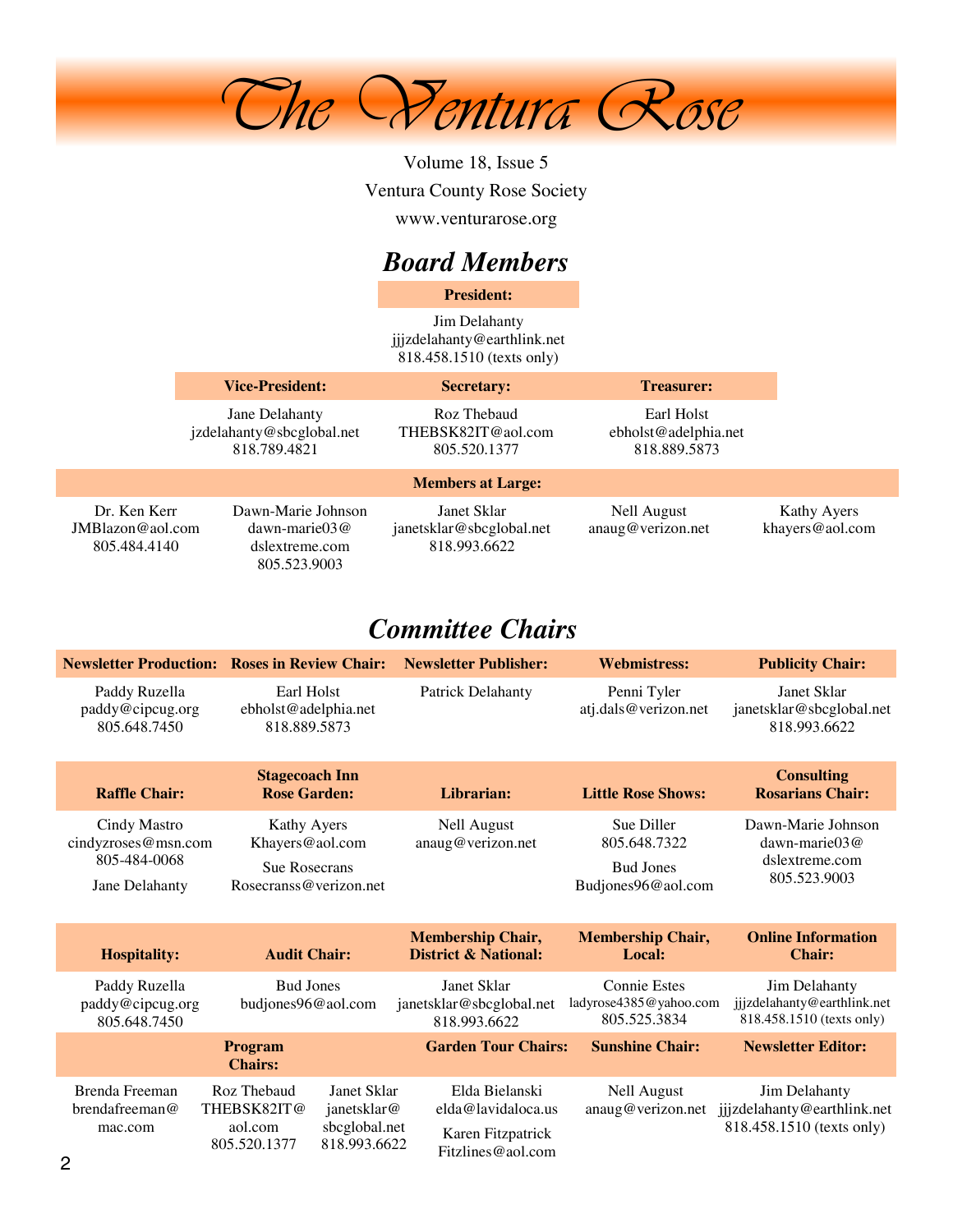



*Jill Morganelli, Horticultural Supervisor, Los Angeles Arboretum and Botanical Gardens.* 

*Photo credit: Jill Morganelli* 

The VCRS monthly feature presentation is in the capable hands of Jill Morganelli, the Horticultural Supervisor at the Los Angeles Arboretum and Botanical Gardens. Jill received a horticultural degree in Crop Science from Colorado State University in 1999, and migrated to the southern California area. She began working in the organic industry in 2001 as an international organic inspector, and started her own company, Panorganic, as an organic agriculture consultant. Jill returned to school and studied landscape horticulture and design at Cuyamaca College, and in 2003 began teaching Xeriscape courses there. She has been an active leader in the push to familiarize home gardeners in the practice of sustainable gardening. In 2009 she began to work at the Arboretum, where she led the conversion of the Victorian type rose garden to a more organic approach. Her other gardening interests include firescape garden designing, community education, and Permaculture educational practices. She frequently teaches courses and workshops at the Arboretum, including a seasonal Organic Fruit and Vegetable Gardening course.

Prior to coming to the Los Angeles Area, Jill was the Horticultural Supervisor at Sunshine Care, an assisted living facility in Poway, Ca. While there she designed and managed a 2-acre organic farm, a greenhouse for growing and other activities, and developed an Intergenerational Horticulture Therapy program for the residents and local children.

Her talk to the VCRS will emphasize such things as the switch to organic rose garden practices, such as building the soil through such methods as 'bananification,' the addition of bananas and coffee grounds to the soil for both enrichment and pest deterrence purposes. Using natural controls for insects and rose diseases is a natural concomitant of soil enrichment and emphasizing the creation and maintenance of gardens which do not deplete the permanent and aggregate resources of the community but rather enrich and enlarge them for the next generation of gardeners and growers.

Essential to the regular program on organic rose care, Jill promises information on what she refers to as 'cool tools' and the current renovation of the Victorian Rose Garden at the Arboretum.



The September Celebration is the Ventura County Rose Society substitute for a traditional rose show. In 2010, the annual community outreach program was conceived in terms of presenting programs, inviting the community to participate by bringing roses for a non-judged display alongside those from the VCRS members, and a place to introduce and spread roses of value for the particular Ventura County area. The event was called a Celebration of Roses and latterly, the September Celebration.

This year the event will again be held in the Ventura County Educational Conference Center and will focus again on inviting the

*<sup>(</sup>Continued on page 4)*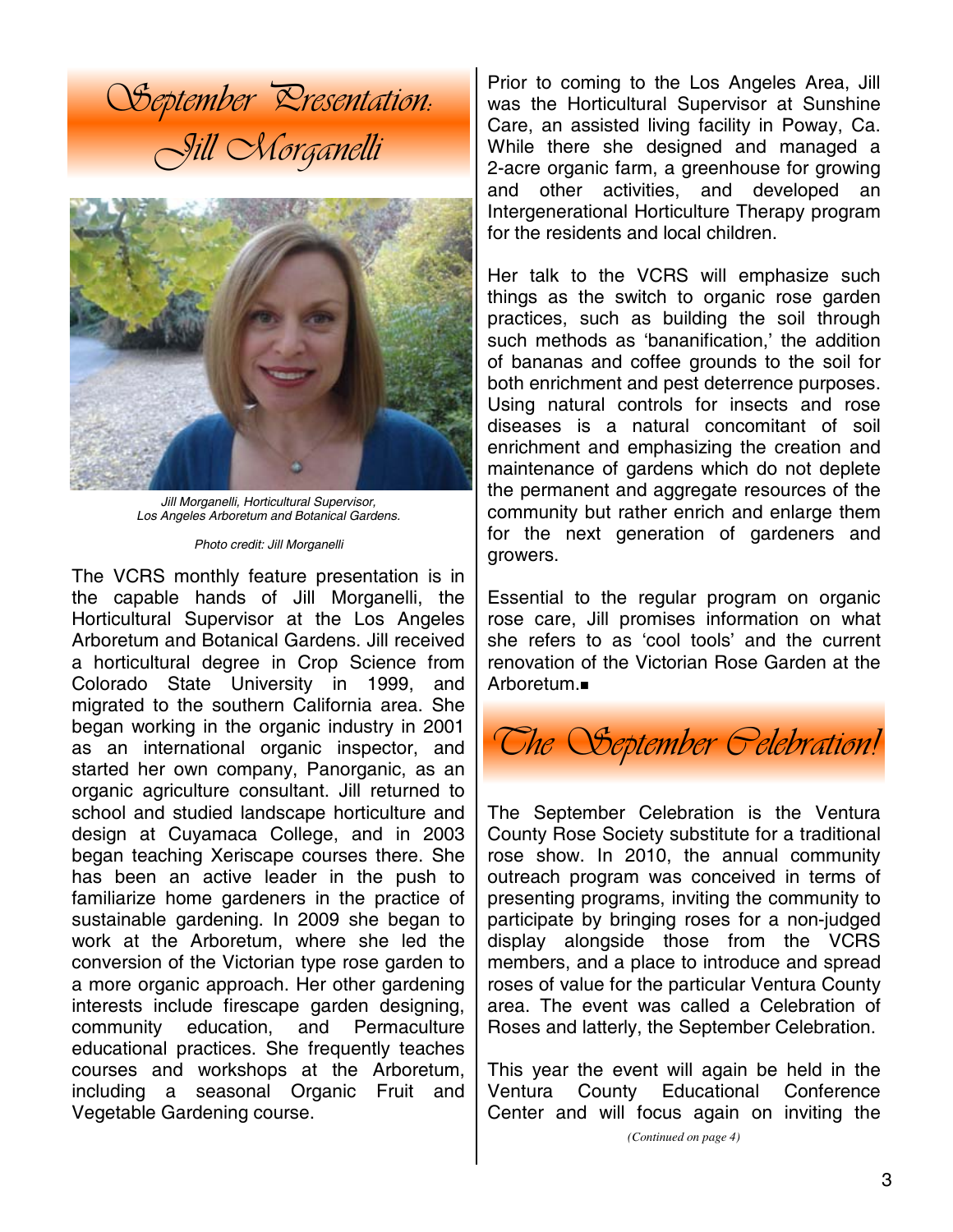

community to bring roses for display and to sort the contributions from the community and VCRS members by town or city in the greater Ventura Area. The<br>September 24<sup>th</sup> September event will run from 9:00 a.m. to 2:00 p.m. and will feature a variety of activities open to all as participants.

*'September Celebration', the official rose of the September Celebration Photo credit: David Zlesak* 

#### **I. The Rose Celebration:**

VCRS Members and those who grow roses in the area are invited to bring bouquets of cut garden roses to display. Roses should be presented in a convenient and disposable containers ranging from glass jelly jars to milk containers. Labeling the roses with their names (if known) would be helpful. When you get to the door, Kathy Ayers and her group of helpers will help sort out the community locations so that the roses may be grouped by coastal or inland community or one of the outlying areas like Los Angeles or Santa Barbara counties. If you bring roses to the Celebration and you are not already a member of the VCRS, you will be given a *free* three month trial membership in the VCRS with two issues of our award-winning newsletter and the opportunity to be invited to a Rose Photography workshop in October and a survey of Roses to be introduced in the coming year by Tom Carruth, vice president in charge of rose research at Weeks Roses. Connie Estes and her associates at the Membership table will help ensure that you can receive copies of the newsletters and monthly emails to remind you of rose events in the surrounding areas.

#### **II. The Quest for the Rose:**

This documentary featuring Roger Philips and Martyn Rix appeared nearly 20 years ago on British and American television stations; there was even a companion book that appeared with it and is still recommended by knowledgeable rosarians. The DVD has been in process for release for a long time. The showing of this documentary is a rare event, indeed. A recently released book—'Mystery Roses'—indicates the importance of this book by devoting an introductory chapter to the outcomes produced by the impact of this documentary in research into original Chinas and other Asian roses. The documentary will be run so that people can view all of the program or by parts. The DVD will be shown in a separate room next to the main chamber where the rose displays and other activities are located.

#### **III. Rose Arrangements Demonstrations:**



*Dawn-Marie Johnson, Chair of the September Celebration Photo credit: Dawn-Marie Johnson* 

Dawn-Marie Johnson and Hetty Shurtleff are both multi-talented and multia w a r d w in n in q arrangements exhibitors; they have agreed to demonstrate one on one to those interested in acquiring tips and insights into the art of arranging roses in the home. They may also give individuals advice on how to improve their designs and talents in both the home and exhibition environment should there be sufficient

time to evaluate the widest possible range of inquiries. But the emphasis here will be on individuals who want to know how to make decent arrangements for home viewing.

**IV. Rose Jumble and Rose Artifacts:**  Jane Delahanty and Paddy Ruzella have collected rose and garden related items of very possible value—from copper bird houses to rose petal soaps to hand decorated (by Paddy) tote or reusable grocery bags. The values range from immoderately inexpensive to outright steals given the merchandise and the

*(Continued on page 5)*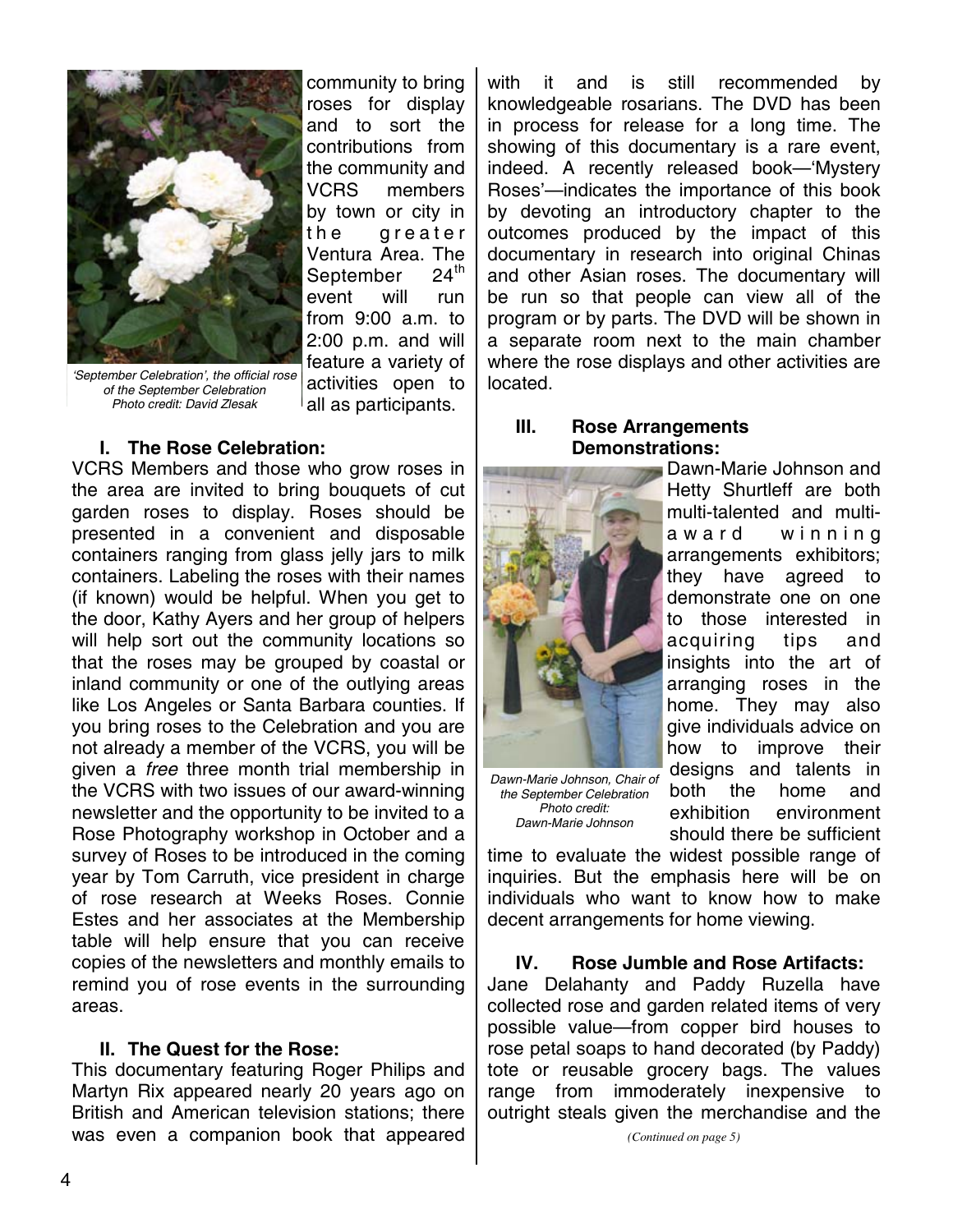

*Jane Delahanty, managing sales at the 2010 September Celebration* 

pricing. There will also be items that are donated on the day of the C e lebration and, therefore,  $will$  be available to whoever is around when the donation arrives.

#### **V. Rose Sales:**

Jim Delahanty and Kim Rupert have garnered nearly three dozen roses—some in five gallon containers and most in one gallon containers—that are available both for sale at the time of the celebration as well available by preemption beforehand. (Information about that procedure will be distributed about ten days before the celebration.) Many of the roses—such as 'Ping Dong Yue Ji' and 'Pinafore' are not in the commercial market and/or have never been offered for sale in recent times. Others—like 'September Celebration' will only be offered at this event in commemoration of the event, thanks to the generosity of hybridizer David Zlesak. John Bagnasco has donated several of his 'Little Rascal' series of polyanthas, including one of the most floriferous roses of them all, 'Marshmallow Fluff,' not to mention 'Miss Crabtree,' 'Alfalfa,' and 'Tooth Fairy.' These roses have been displayed on both Facebook as well as in private mailings to VCRS members. There are also rumors that roses not even mentioned will be available on the day itself.

- **VI. Jeri Jennings will manage the Consulting Rosarians Desk**
- **VII. Barbara Osterberg will be taking photographs. And,**
- **VIII. Cindy Mastro will supervise the refreshment and beverages unit, but steadfastly denies that there will be helpings of honey lavender ice cream.**
- **IX. Surprise Announcements and Awards…..**

*The Garden in September* 

In 1937 the Hollywood film music factory of Harry Warren and Al Dubin produced a song called 'September in the Rain;' as with the timeless 'White Christmas,' it referred to a phenomenon that did not exist in its place of inception. In most parts of the country, rosarians are beginning to think about withdrawal of water to prepare for the great sleepover of winter. No such activities are appropriate in the Ventura County area where the likelihood of rain in September is about the same as the prospect of light traffic on the 101 at rush hour.

**Jeri Jennings of Camarillo** reminds us that it is probably wisest to continue monitoring watering until the seasonal rains arrive in November, or December, or January or fifteen months from now. In recent years some of the hottest and driest weather showed up in September and October. One marker for this is that local rose shows are now being offered in November whereas ten years ago the fall rose shows would start in September and cease in late October.

Jeri also notes that some roses begin to show signs of rust as the leaves mature and become susceptible to such diseases. There are chemical sprays available to treat the condition, but she just removes the damaged leaves and disposes of them. Jack Christensen in his small but invaluable book on rose gardening in southern California advises that the best treatment for a rose susceptible to rust is to remove that rose and plant one not susceptible to rust.

**Dan Bifano in Santa Barbara** suggests that mid-September is a good time to engage in a little prophylactic pruning; four cycles of bloom have lapsed since last winter's pruning and many roses are now towering over the rosarian. He believes it is a good idea to reduce the 'hat racks' by lowering the plants by

*(Continued on page 6)*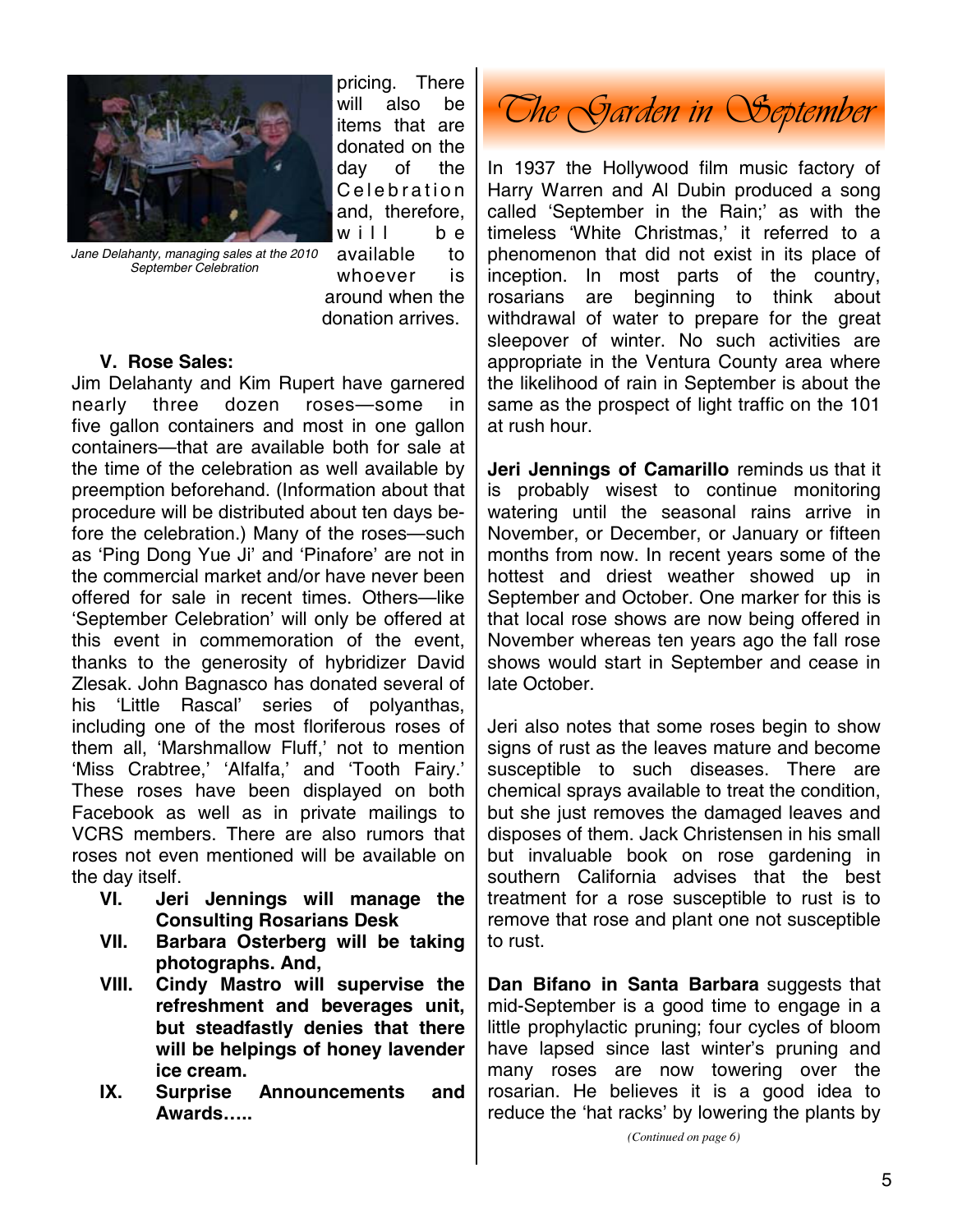about a third and removing twiggy and spindly growth that can inhibit air circulation. Of course, were you planning to exhibit at the ARS National Convention in mid-October, you would have already engaged in pruning to promote optimal bloom long before Labor Day.

**Bud Jones in Santa Barbara** advises that this time of year is the last time to apply fertilizer before we let the roses (and ourselves) take a rest in November. A really good organic fertilizer can be obtained from Island Seed and Feed in Goleta containing alfalfa meal, fish meal, cottonseed meal, kelp, and other nutrients. This or an equivalent should be applied at a rate of about one pound per rose bush. Be careful not to disturb the feeder or surface roots of the rose bush when scratching this product into the soil around the drip line. If you grow roses in pots, be especially careful about maintaining a rigorous water schedule as well as not overfeeding the plants. In either case, judicious watering of plants before and after fertilizations is highly recommended. And, of course, avoid the application of fertilizer on an extremely hot day.

**Jim Delahanty of Sherman Oaks** generally sprays this time of year in order to compensate for weakened foliage and the late appearance of powdery mildew and other blights. Triple digit heat with single digit humidity is prime time for the appearance of spider mites and other unpleasant beasties. His standard treatment for beasties ranging from rose slugs to spider mites is any product containing 'Spinosad.' It is a product that spreads a bacteria that consumes the bugs it controls. It is designated as an organic control by the State of California. However, as a contact killer, it must encounter the pest to be controlled. It also has the putative disadvantage of being fatal to honeybees. Thus, it should be used either before or after bees are active in the garden, either in the early morning or at dusk when the bees have ceased flower flitting. An organic solution for fungi is a product with a similar bacterial methodology called 'Serenade.' This must be used before the fungus has a chance to establish itself. In

either case, the plants and soil need to be watered both before and after an application. Another alternative is to take a leaf (pun intended) from the pages of Georgia Torrey Drennan's 1912 book, 'Everblooming Roses,' and use water to inhibit pests and fungi. Extensive used of water every three days with especial attention to the undersides of leaves destroys the habitat of spider mites. At the beginning of the  $20<sup>th</sup>$  century before the joys of 'better living through chemistry' blanketed the land and the rose garden, watering in the early morning was a pesticide of choice for most fungal conditions.

And be sure to smell the roses, but not after you have sprayed them—organic products or not. Even organic products are toxic, or they wouldn't be doing their job in the first place.



Paddy Ruzella



*Jim & Jane Delahanty at Rose Hill Invitational Trials, 2010 Photo credit: Marcia Sanchez-Walsh* 

There are many passions in the life of Jim Delahanty first among them being his wife of forty-seven years, Jane. Following, but not even close and not necessarily in this order, come music, reading, teaching, history, current affairs, and roses. Jim is the type of person who does not like to sit still during his life's

*(Continued on page 7)*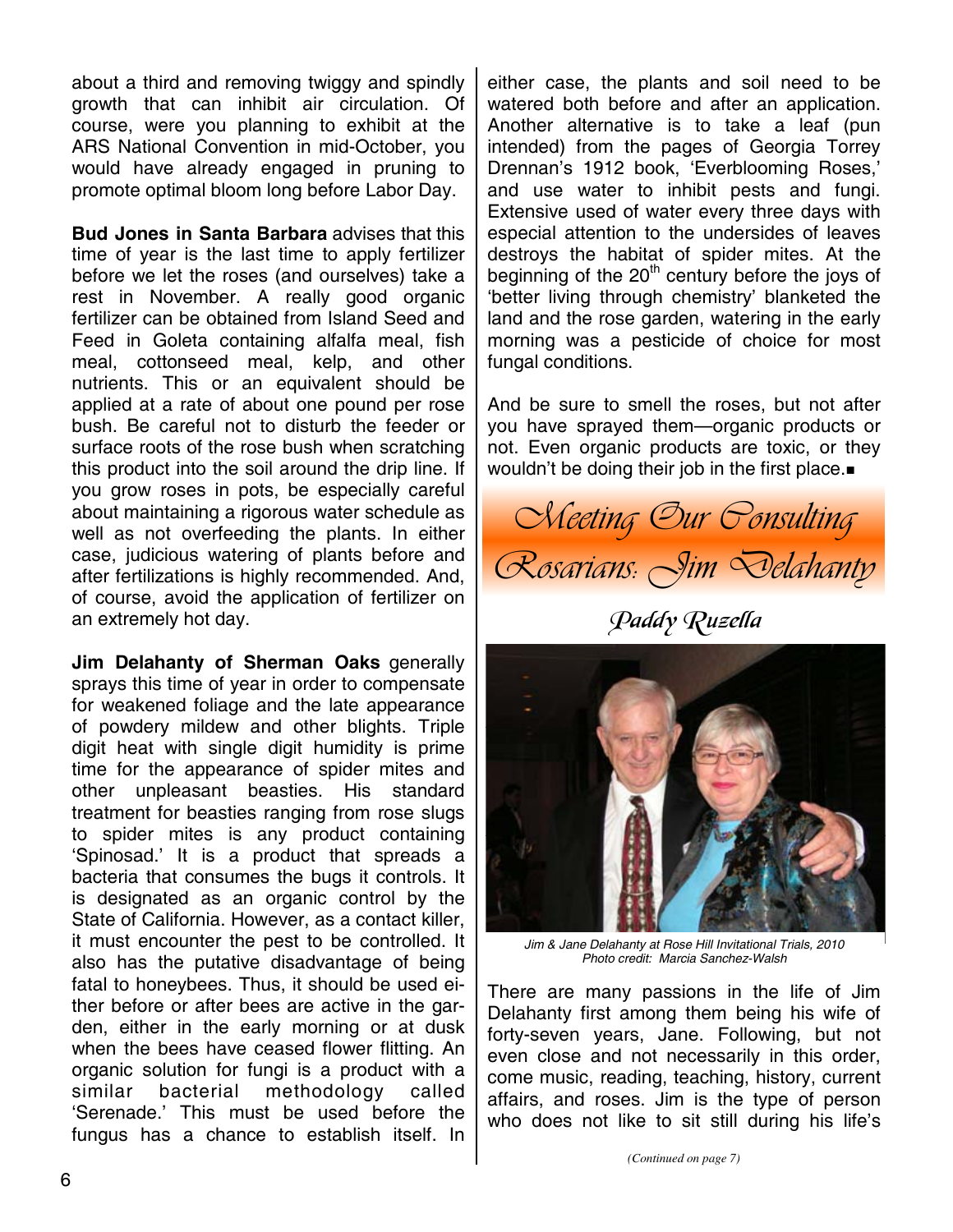journey; he's fascinated by what is around the corner and hurries along his path so he doesn't miss anything of interest.

The first 22 years of Jim's life were spent in New Jersey. He was the oldest of six children born to working parents. At that time there were five generations of Irish Delahantys and German Schmidts within a 35 mile radius of Jim's home and he spent a childhood among the fields and marshes and over 300 relatives. "Those were the days when you left home in the morning and no one worried that you wouldn't return for your dinner at the appropriate time," he says. After a childhood of happy roaming and helping out with the younger children at home (Jim's youngest sister is twenty years younger than he) Jim went to Rutgers University where he received his B.A. and an M.A. in history and political science. He decided he wanted to earn a Ph.D. and was the first in his family to move out of New Jersey when he headed for Los Angeles and U.C.L.A. There he completed the course work for the degree although he never got around to writing the thesis; he later obtained his law degree at Loyola Law School. He worked as a Teaching Assistant at U.C.L.A. until an opportunity to teach part time at Mount St. Mary's College turned into a full time job that ended forty years later in 2000 when Jim finally retired from "paid" work! Jim says he loved teaching. Having an enquiring mind of his own, it gave him great pleasure to share his knowledge with others, "As a teacher you want to share, you want others to see what you see."

Jim says he "reinvented" his classes in both history and political science on a regular basis in order to keep both himself and his students interested. Jim is a Virgo and "likes things to be done right." He says that had he not become a teacher he would have liked to have been a botanist or a librarian. That seems to fit in with his general character as does the fact that he is an avid Agatha Christie fan. You might say, there goes that enquiring mind--searching for the answer again! It is also of interest that he says the best class he ever took in college was geology – ask him about the 'Wissahicken Schist' sometime!

After their marriage Jane joined the telephone company as a customer representative and over the years she rose through the ranks and eventually retired as an Assistant Vice President in 2005. During the 1980s Jane was transferred to Texas and later relocated to Vancouver, Washington for an additional 5 years. Jim commuted weekends, school holidays and summers. While in Texas the Delahantys bought a second home in the Dallas area. Jim brought the obligatory roses from California but they all died before the season was out. "They couldn't stand the heat" Jim quips, "but at least they didn't get black spot because they didn't get the chance to do so." The next year he sought help at the local nurseries and discovered the Antique Rose Emporium where he was told that polyantha roses did well in the Dallas area. Jim planted them and came to love their history, their multiple blossoms and repeat blooms. When Jane's job moved away from Texas and that home was sold, Jim brought the polyanthas back to California and was delighted when the white blossoms turned pink!

When asked how he came to love roses Jim said that he had no special mentor or rose epiphany. Both his mother and his grandfather grew roses and he'd always assumed that when one had a garden, one has roses. He had come to know their value through his Catholic upbringing, his reading and history studies, and through his enjoyment of music such as the Richard Strauss's comic opera "Der Rosenkavalier." When he and Jane bought their first house in the Sherman Oaks area, they planted a few roses and so began a learning curve and passion from which we at the Ventura County Rose Society have benefited for over 15 years. Their current home, also in Sherman Oaks, sits in the middle of a steep hillside lot tucked into a quiet tree-shaded residential canyon between the 101 and 405 freeways. There are two long, terraced beds of roses in the front that you pass on the climb up to the front door, a patio adjacent to the side of the house then a back garden stretching up to the back of the lot.

*(Continued on page 8)*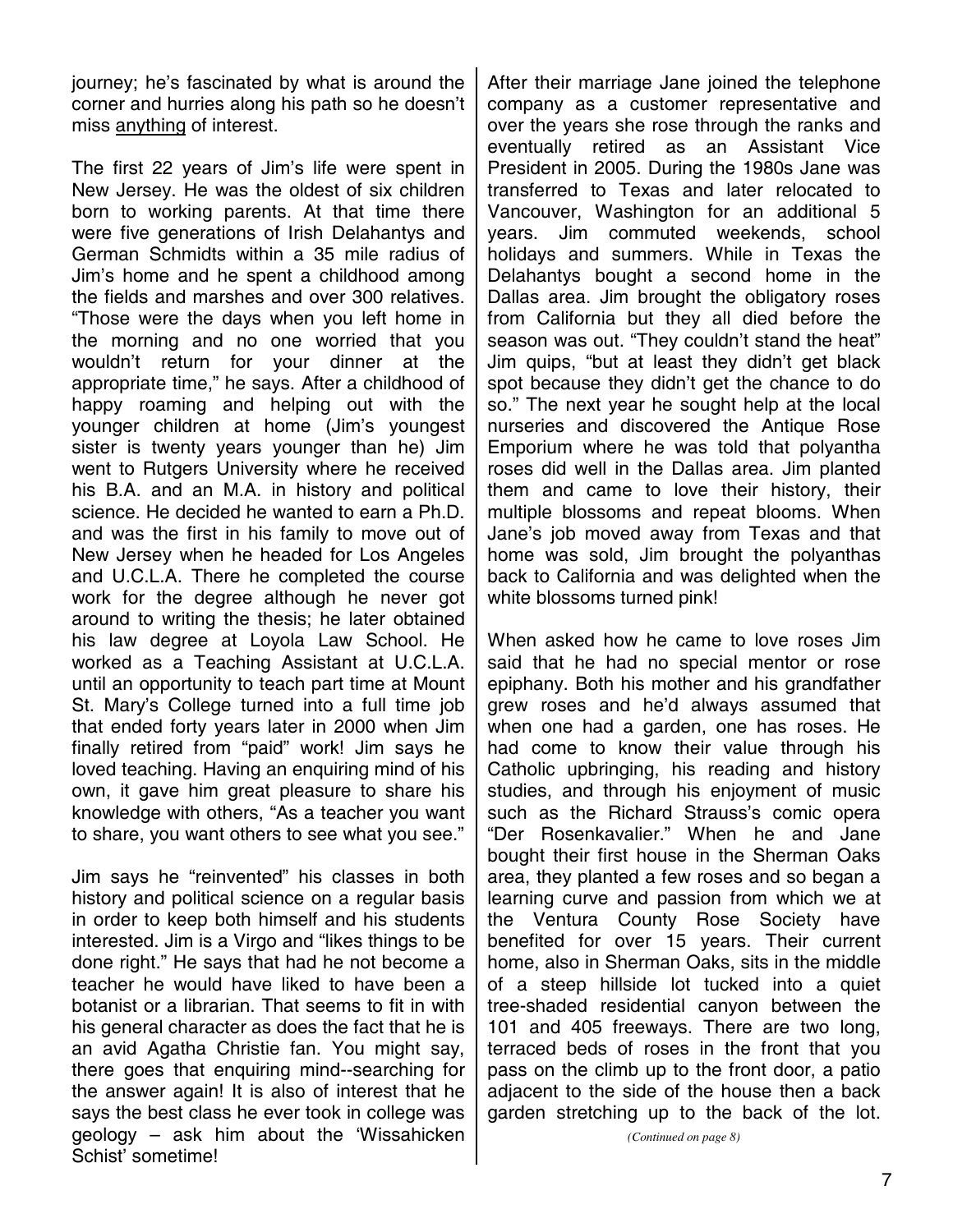There is very little room to sit on the patio, as it is full of roses in containers. You can walk up and around the back garden, however, and there are roses of all shapes and sizes growing and blooming everywhere.

Every now and then Jim discovers a sport from one of his rose bushes or some seedlings that have popped up unbidden. Although he doesn't set out to create new roses, he is not going to let these "happy accidents" go to waste. He pots up the new arrivals then watches and waits to see how they will behave. Some are keepers, some are not. To date Jim has half a dozen new roses registered with the ARS and others that he has not registered. Jim says that his rarest rose is the sport he discovered from "Maggie" and named "Kit Delahanty". Like most true rosarians he says his favorite rose is "whatever I am looking at" but has a very special love of "Jeanne d'Arc." When it comes to naming discovered roses, Jim likes to commemorate his family members and has so honored his grandparents, and his parents– "Grandmom Schmidt" and "Grandpop Schmidt", "Tom Delahanty" and "Kit Delahanty." He named a Kim Rupert rose, "Super Jane." And he purchased the naming rights at a VCRS Auction to name a Ralph Moore microminiature rose, 'Baby Jane Clare'. There is also a rose named "Jim Delahanty" that was discovered by Bill Wilkie a rosarian friend who lives in Long Beach.

When Jim first bought those Texas polyanthas he began to research them, loved their history and wanted to share his discoveries with others, so he began to write about them. His personal collection has grown to more than 300 polyanthas and he is widely known in the rose world for his advocacy of this particular class of rose. His research included rose shows and a chance meeting with Jeri Jennings in 1996 at a rose show in Ventura led him to join the Ventura County Rose Society. Although he presently belongs to "six or seven" rose societies, the VCRS has been his main affiliation. During his time with the group he has been a Board member for all but one year over the last decade; he has served as President for

6 or 7 years; he has been Newsletter Editor for 5 or 6 years and he has been Program Chair intermittently. He likes to figure out how to make things work and has engineered some very successful rose auctions which have been major fund raisers for VCRS over the years.

Jim sought and obtained the Consulting Rosarian designation at a CR school offered by the then Tinseltown Rose Society in 2000. He is what he calls "a casual exhibitor" and it is more a sharing experience than a competitive one. His rose writings have been published locally and in the national journals of the American Rose Society. He has served nearly six years on the ARS Publications Committee. He has been Chairman of the Local Society Affairs Committee where his work included revising the ARS Handbook and establishing a monthly email for local societies. He has been on the Membership Committee and currently chairs the Editorial Advisory Committee.

The foregoing barely touches on the accomplishments of Jim Delahanty or captures the essence of a very special rosarian but suffice it to say he was the winner of the second Bronze Medal granted by the VCRS, the highest honor a local society may offer. In our case with this particular man, were we able to have our way, the medal might have been of pure gold.



## Barbara Osterberg

As the cool breezes gently flow throughout the day, tickling the brim of one's hat, it allows us to stroll among the flowers enjoying what we like to do--pruning, transplanting, watching the birds, abhorring the aphids and the snails. This has been a wonderful summer in that we've seen some of the most beautiful blooms in our rose garden. The mildew is almost nonexistent and the flowers are blooming in the warmth and sunshine that is saturating the day.

*(Continued on page 9)*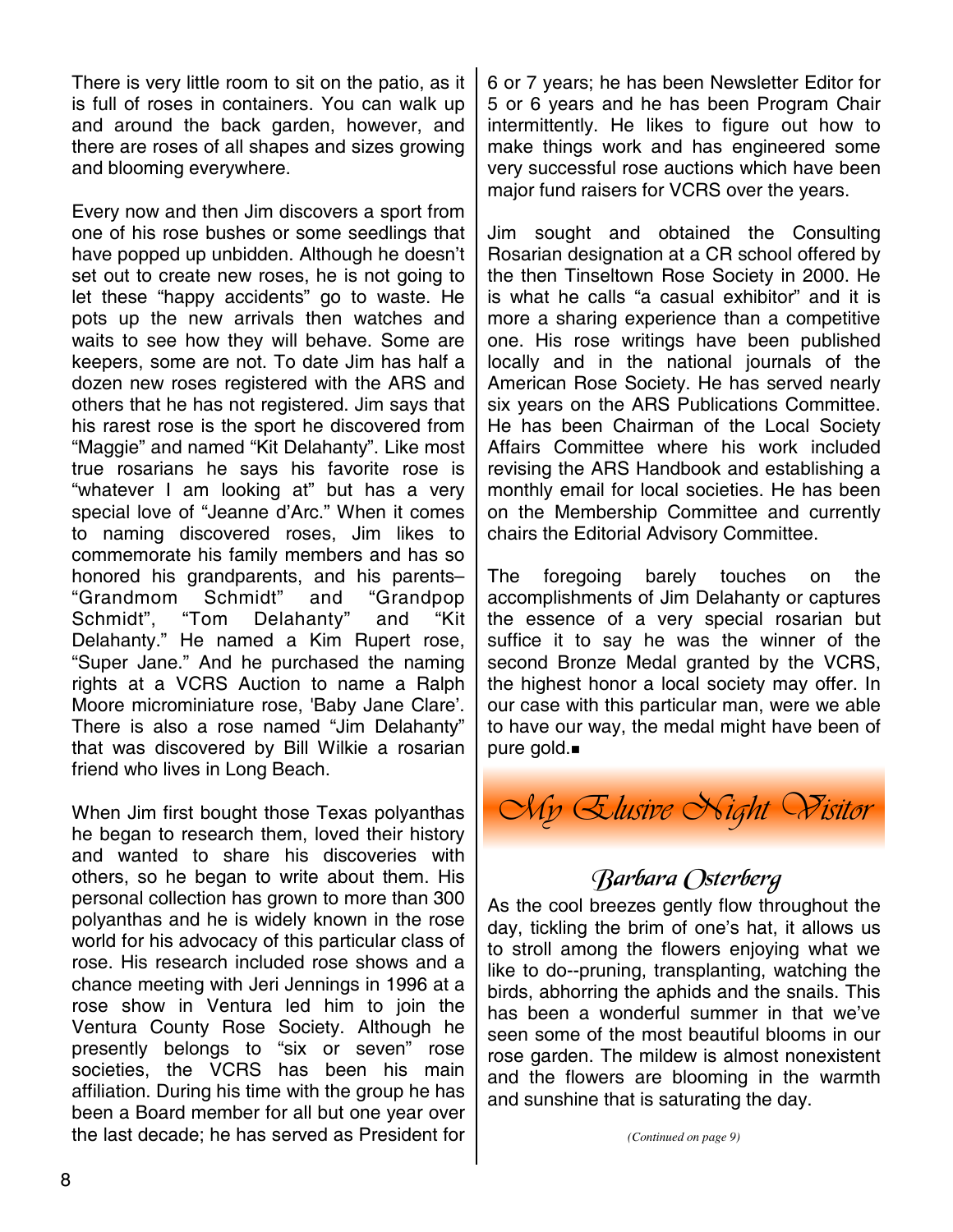

*Virginia opposum Photo credit: Wikipedia: Cody Pope* 

We've also had a night visitor for the last few weeks and I'd like to tell you about him. When my husband and I first noticed that we no longer had snails under the roses and that there was an obvious lack of slug trails on our front decking leading to the cat dish, we didn't think much about it. Maybe it was the weather (although as a kid, we used to put snails in the freezer and when defrosted, they would slither away like it was part of their life style). When my husband turned the compost pile he mentioned that he didn't see any sow bugs, earthworms or snails. We thought, maybe, we got the formula right and the compost was cooking like it was supposed to.

Until one day, my neighbor apologized for her barking dogs. Evidently, we had an opossum on our roof and it made her dogs very excited. Then one night while my husband took out the ever abundant trash that only a family of two can create, he saw the little fellow scamper along the top of our 7 foot brick wall. Well now, there really is an opossum in our midst. Being the good wife that I am, I made my husband do the research to find out what one does about the nocturnal visitor. Is he dangerous, does he have rabies, eat cats? Evidently, Animal Control says that opossums are rampant in Ventura County and are not to be disturbed. They are somewhat of an endangered species and the only way to get rid of them is to buy or rent a cage from the local feed market, catch the critter and call the Humane Society. They'll

come out, whenever, take him and release him. Well, la di dah, I thought, no way am I going to catch a hissing, sharp tooth wild animal that scurries along in my back yard, and keep him until some "official" decides to fetch him.

After more research, we found that the opossum eats insects, small birds, berries, over ripe fruit, grasses, eggshells and veggies. That's exactly what's in my compost pile (except for the small birds). Plus, he doesn't mind a trip to my front decking to taste the delicious cat food and dipping his little paw in the water fountains to clean the dinner off his face. Since my neighbor has two avocado trees in his back yard, I think the opossum shares his lair with hummingbird nests and Scrub Jays. (Maybe that's where the baby Scrub Jays went, along with the hummingbirds that were so rampant in my neighborhood).

You might be wondering what this night visitor has to do with rose gardening. I think he has had a direct impact on the health of my rose garden. It's been a month now, and I no longer have snails, but I also no longer have earth worms. Some of those strange insects are no longer seen flitting around the rose buds. The humming birds are starting to come back. So, I don't think my visitor is around my house anymore, it's hard to tell because he is a reclusive chap.

Who knows how long the snails will stay at bay, but for right now, it's very enjoyable not crunching on them at night or fishing slugs out of the cat food dish.

For this I am thankful for a rare, but efficient night visitor.



Have you ever had a rose with funny yellow lines on the leaves? Or leaves with random green/yellow blotches? If so, that rose probably had what is known as Rose Mosaic Virus (RMV). This is a serious disease that has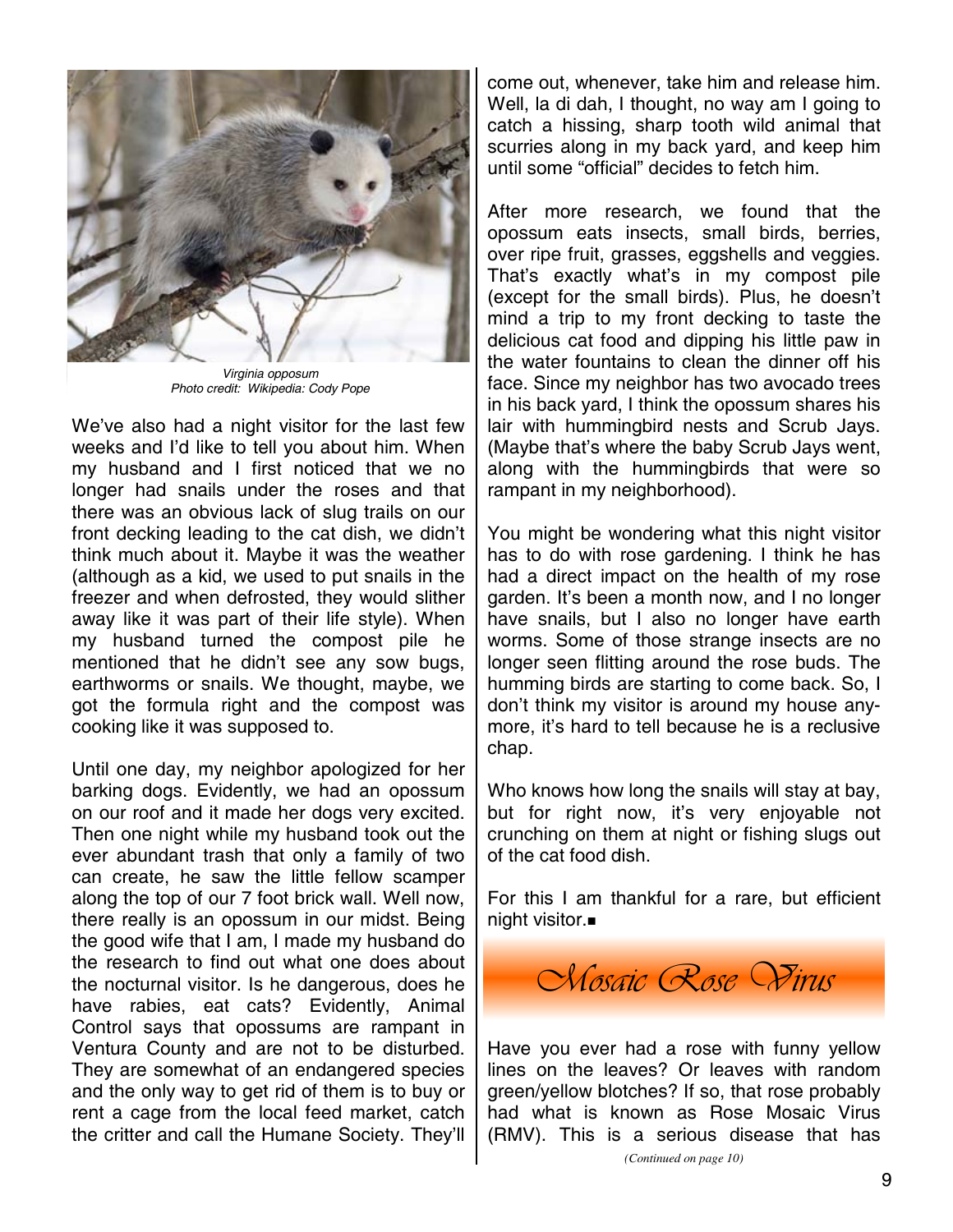affected a large percentage of the commercial rose stock in the United States. Along with those unsightly leaf markings, RMV can cause reduced vigor, a shorter life span, and decreased bloom production in roses. Other symptoms include: stunted growth, shorter flower stems, leaves that are distorted, puckered or smaller in size, poor transplant survival and decreased winter hardiness.

The easiest way to identify RMV is through the leaf markings it produces. There are several distinct patterns, but they all indicate the presence of RMV. The first, and most unique, is called "line banding" which produces leaves with yellow to whitish lines in a zig-zag pattern. Often this appears on the center of the leaf and resembles an Oak Leaf. Leaves can also have a great amount of yellow spots which remind you of mosaic tiles. This is called "mosaic" and is what gives the virus its name. "Watermarking" is another leaf pattern you might look for in a rose that has virus. It is characterized by faint, almost invisible swirls or squiggles in the green color of the leaf. Finally, "vein banding" looks like the reverse of iron



*Line banding* 



*Mosaic*



*Watermarking*



*Vein banding*

deficiency; the veins are yellow and the leaf is green.

Rose Mosaic Virus is one of the more interesting rose ailments because it is highly variable and does not always present symptoms. Sometimes the virus causes serious damage; other times symptoms are mild and can be easily overlooked. Symptoms are more pronounced in spring and fall; the drier, hotter conditions of summer inhibit the virus. As a result, the virus may seem to "disappear," with growth appearing normal in the summer. It is also not unusual for a plant to be several years old before showing any signs of RMV.

You may have noticed that Heirloom Roses produces only own-root, virus-free roses. How do we ensure our roses are virus-free? When most people think of a virus, they envision the common cold, something that transfers easily from one person to another. Thankfully, RMV is not contagious in the environment; adjacent rose bushes cannot "catch" it from a nearby plant that is infected. The virus spreads only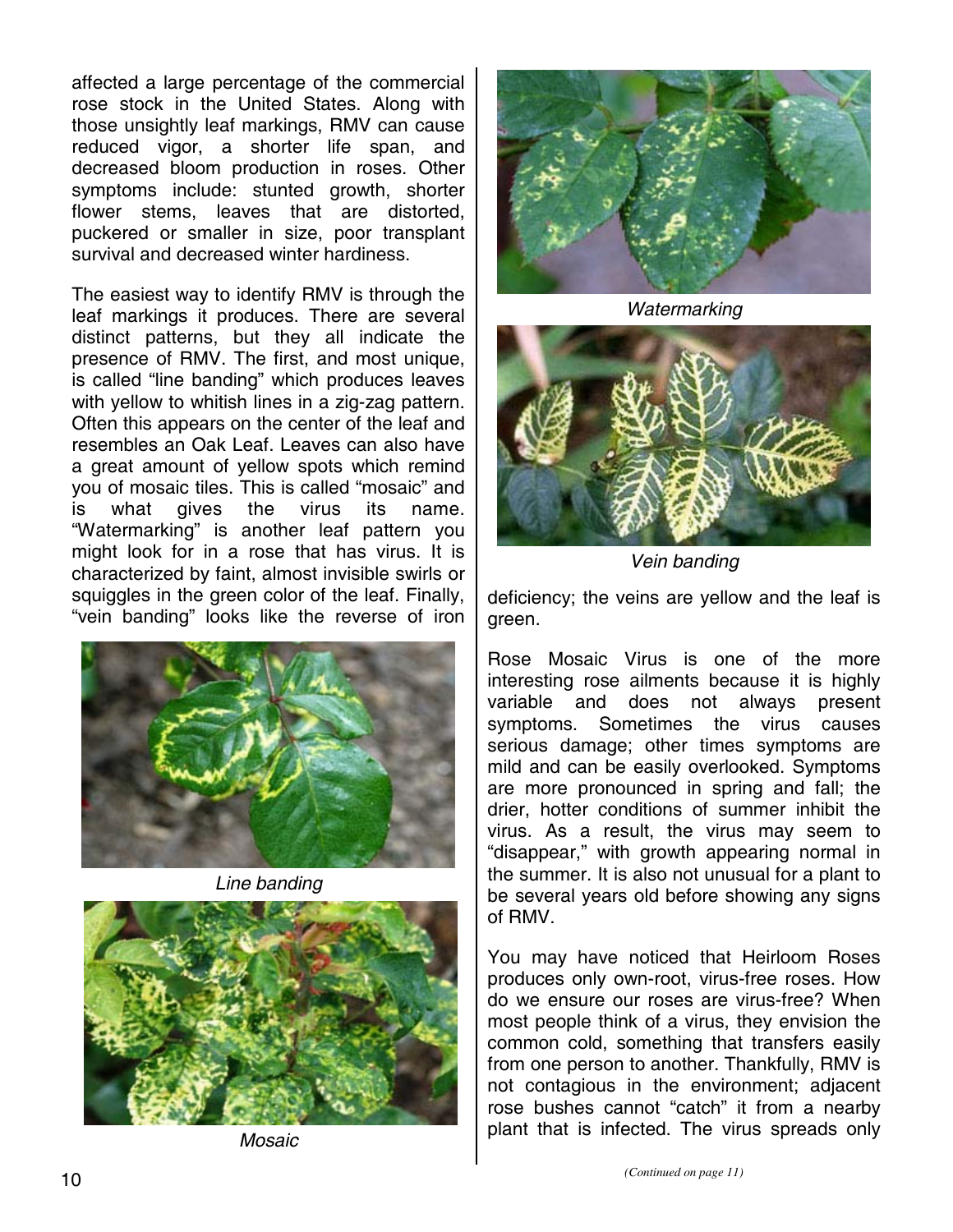through grafting, where the cutting of a desired rose variety has been grafted onto the rootstock of another variety. Grafting has been the traditional method of rose production in the United States; Heirloom Roses pioneered the practice of producing own-root roses for commercial resale to ensure virus-free roses.

Historically, RMV was virtually unknown prior to 1920, which was about the time the rose Dr. Huey began to be used industry-wide in the U. S. as a commercial rootstock. Some have also speculated the virus was introduced by grafting some wood from an apple tree onto a rose. While this bud would not take, it would eventually infect the rose with the virus. Regardless of its origin, no rose is immune to this systemic virus. Once an infected portion is grafted with a healthy cutting or rootstock, the virus will spread hroughout the plant via the phloem (food-conducting) system.

Since Heirloom Roses produces only own-root roses, from rooted cuttings instead of by grafting, this greatly reduces the likelihood of our roses having virus. That is only half the story, however. We have to ensure that our stock plants used for cuttings are virus-free as well. At one point in time, it was estimated that up to 90% of the commercial roses in the U.S. were infected with virus. However, rose virus is not as big a problem in roses originating and grown in Europe (the majority of rootstock in Europe is grown from seeds which are virus free). For this reason, nearly every variety of rose sold by Heirloom Roses has been imported from Europe to ensure virus-free stock for our customers. For certain varieties that originated in the U.S., we have used a process called 'virus-indexing' to ensure virus-free stock.

Heirloom Roses is committed to ensuring our roses are virus-free. On the extremely rare occasion that one of our plants exhibits virus, that plant is removed and destroyed immediately, along with all of its retail cuttings. While others in the industry may not exhibit the same concern, we never market a variety that is known to have virus. That is our guarantee.

*Reprinted with the permission of the owner of the Heirloom Gardens Website (www.heirloomgardens.com).* 

# *Desiderata*

No more the drudge and idler,

ten that toil where one reposes, But a sharing of life's glories: Bread and roses, bread and roses. Our lives shall not be sweated from birth until life closes; Hearts starve as well as bodies; bread and roses, bread and roses.

James Oppenheim (1882-1932)

#### **September Birthdays:**

 15 Sept: Agatha Christie (120) 19 Sept: Jim Delahanty (76) 24 Sept: Arden Holst 29 Sept: Gene Autry (104)

**From President Jim Delahanty** The VCRS received congratulations from both ARS President Jeff Wyckoff and Pacific Southwest District Director Kreg Hill for its contribution of \$200 to the American Rose Society '100 Grand' fund raising drive. The Board voted for this expenditure after comments in favor of the proposal were expressed by VCRS members via email as well as by personal comments to Board members directly.



**American Rose Society National Convention and Rose Show:** 

**October 13-16, 2011:**

The ARS National Convention and Rose Show will be held at the Hilton Hotel in Universal City. This is the first time in 50 years that a National Convention has been Rose Stars held in the Los Angeles area. The

schedule of events includes the National Rose Show (which incorporates the District Rose Show as well), and educational lectures given by such eminent authorities as Tom Carruth,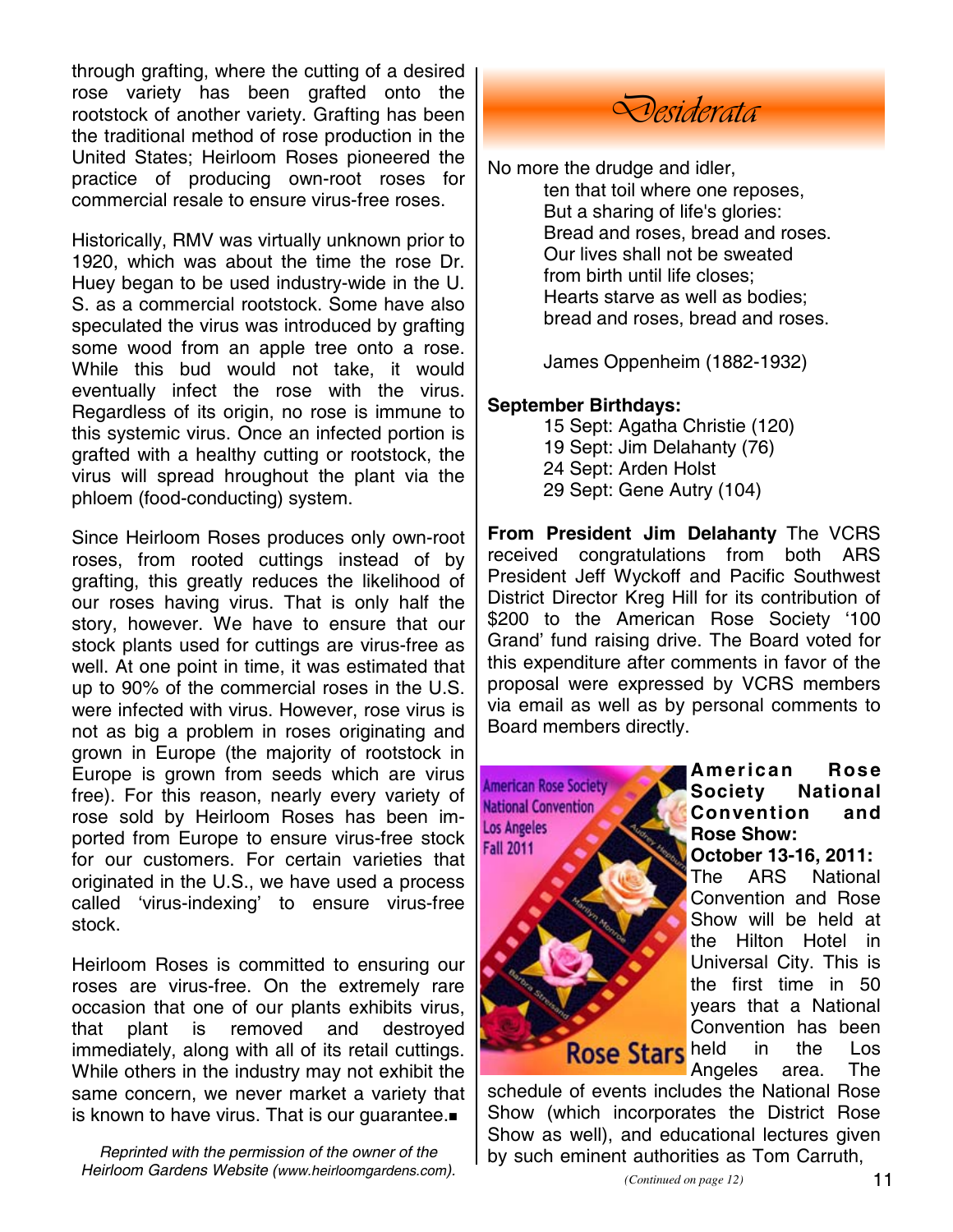Ed Griffiths, Stephen Scanniello, and Burling Leong. There are also garden tours associated with the Convention schedule and vendors of all things rosarian. The theme of the show is: Rose Stars. This incorporates the idea of the natural mix of Hollywood and the names of roses. For registration and more information, go to www.RoseStars.com.

*Entrance to the ARS National Rose Show on Friday, October 14th is FREE! From 8:00 a.m. to 6.00 p.m.* (There is a charge to park at the Hilton Hotel.) Unless you are young enough to anticipate being around fifty years from now, don't hold back! Register as a participant, a volunteer, or a viewer of the rose show on Friday, the  $14^{\text{th}}$ .

#### **From Nominations Chair Dr. Ken Kerr:**

This year the Nominations Committee faces the task of finding nominees for both President and Vice President as both incumbents have declined to serve in that position next year. Therefore, when members of this committee ask you to consider serving in a position, please do not blow us off. The new president will need help in filling various offices because both the position of Newsletter Editor and Program Chair will also need to be filled. So, even if you cannot see your way clear to running for President or Vice President, there will be other positions that need to be undertaken. Better yet, don't wait to be called, volunteer before you are asked. You can reach me at: JMBlazon@aol.com or 805.484.4140.

**From RIR Chair Earl Holst: Roses in Review** is the  $86<sup>th</sup>$  time the members of the ARS and local rose society members have evaluated roses new to the market within the last five years. To be successful and useful to the rose buyers, the widest possible participation must be obtained. If you have not filled out the Roses in Review section in the Summer issue of the '*American Rose,'* go to the ARS website (www.ars.org) and fill out the evaluations of new roses online. The system will ask you to evaluate the rose both as a garden plant and as an exhibition rose. If you don't exhibit, leave that section blank. The task is easy and the

rewards to other rosarians will be great. The best single source about the performance of any rose can only be obtained from a person who grows that rose. In the words of the old saw: You have to grow them to know them. The deadline for participation in this poll is September 26. Please do not delay filling out the forms.

**'Burritos' Propagation Update:** In the May/ June issue of the 'Ventura Rose,' Kim Rupert's blog was quoted regarding wrapping up cuttings and placing them in a cool place for two weeks to encourage callousing of the cutting stems and an easier system of rooting cuttings. Kim has issued an update to that report and notes that the success rate for this method deteriorates in hotter weather. Not only is the high heat disadvantageous to the wrapping process, but the cuttings resist progressing to the callous stage for a rooted plant. The high heat was also detrimental to the progress of those cuttings which had previously developed roots from the calloused area. If you have tried this methodology, please report your success rates in summer as compared with spring or fall use.

**Ed. Note: I used the 'burrito' wrapping method on cuttings in June and found that after two weeks in an old fashioned refrigerator without 'frost free' capacity, that none of the cuttings of 'Pinafore' or 'September Celebration' had calloused. However, all of the cuttings remained green. I planted the cuttings in coir and the cuttings developed leaves within days; the successful rooted cutting rate was 70% in the 'September Celebration' cuttings and 50% for the 'Pinafore' cuttings. In July elongating the number of days in the refrigerator did not callous the wood of "Wine Cup,", but once again the cuttings remained green and responded to being planted in coir with very high rates of root development within days. I will try this method again when the weather cools down to see if the callousing can occur in a non-frost free refrigerator at any time of the year. JD**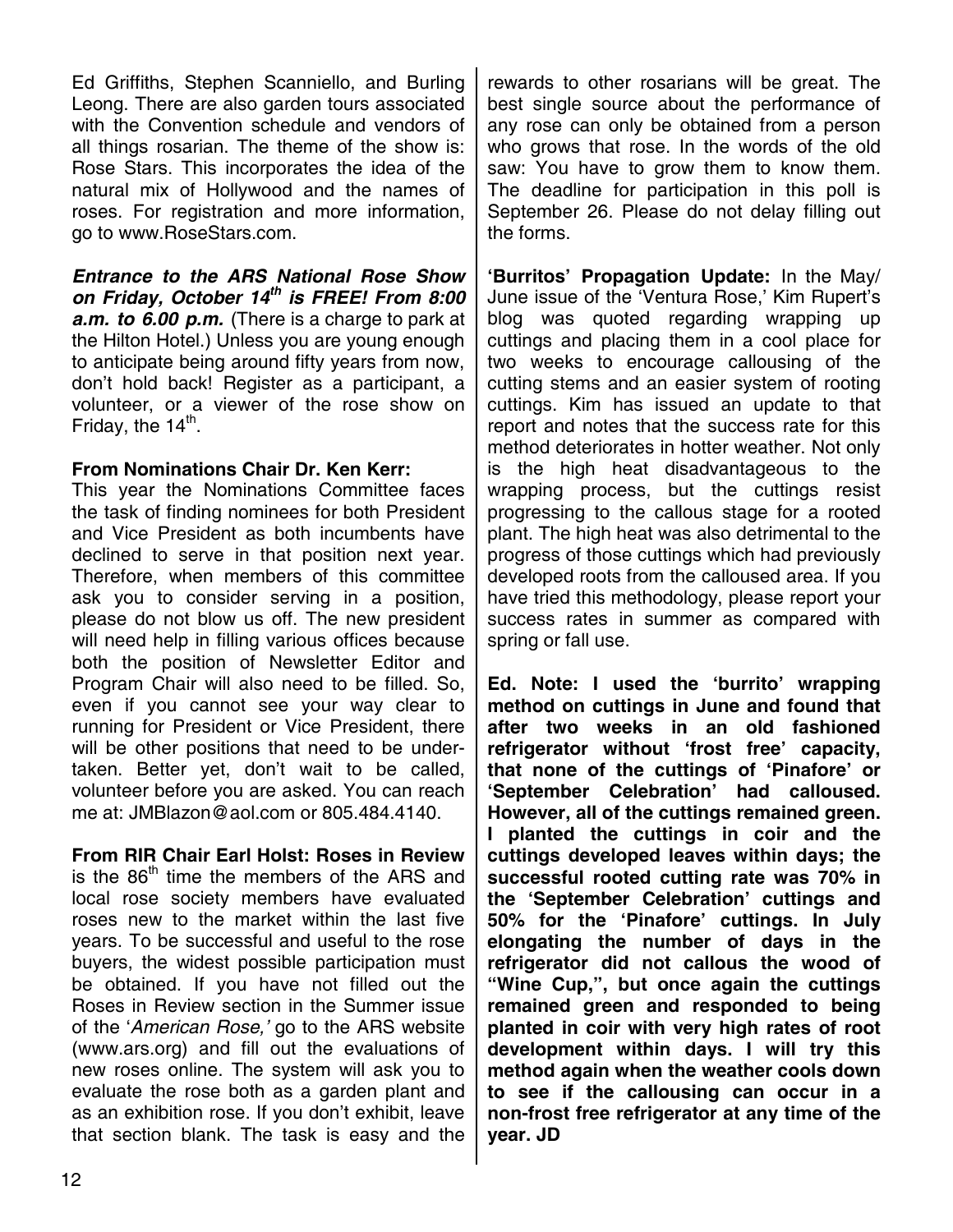*The following flyer can be downloaded and used to spread the news about the event at nurseries, club meetings, and for distribution to friends and neighbors.* 

## COME ONE, COME ALL to Ventura County Rose Society's

# "SEPTEMBER CELEBRATION"

# SATURDAY, SEPTEMBER 24, 2011

Ventura County Educational Conference Center 5100 Adolfo Road, Camarillo

# 9:00 A.M. TO 2.00 P.M.

**Drop in any time or spend the whole day!** 

It is time again for you, your family, your friends and your neighbors to get out and smell the roses for a few hours! Cut some of your own roses, encourage everyone you know to do the same and come share them with like-minded folks. Come for an hour or spend the whole day.

- There will be a large display of roses grouped by the different areas in which they are grown. Here is your chance to see what grows well in your particular area.
- Rare roses for sale
- Demonstrations and instruction on how to arrange roses for the home
- A continuous showing of the rare documentary "The Quest for Roses"
- Surprises and rewards for various activities
- **Refreshments**
- The opportunity to mix and mingle with people who are interested in roses and all things rosy. The best part of any passion is to share it with others.

For further information please check the VCRS website at www.venturarose.org or contact Dawn-Marie Johnson at 805-279-7685